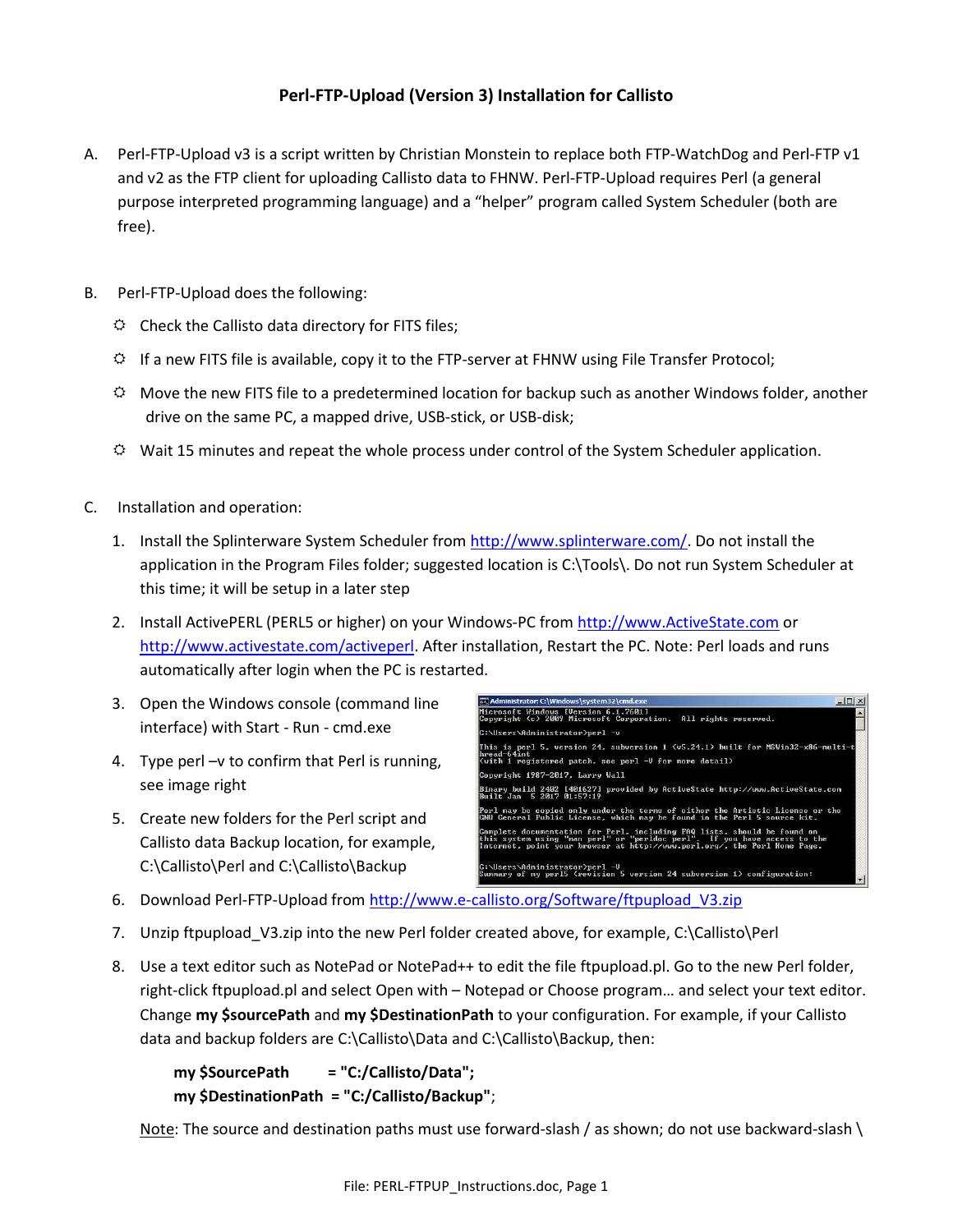9. Edit **\$filename** and replace the text **XXXXXXX** with your Instrument name. This is the [instrument] parameter in your Callisto configuration file, callisto.cfg. This entry must have the same capitalization as the Instrument name. For example, if [instrument]=ALASKA, then

## **if (\$filename =~ /^ALASKA\_(\d\d\d\d)(\d\d)(\d\d)\_.\*\.fit?\$/)**

10. Obtain the FTP server password by email inquiry to Christian Monstein at ETH Zurich, monstein@astro.phys.ethz.ch. Replace the word "password" in the line below with the value received,

**\$ftp->login("solarradio","password") or die "Cannot login ", \$ftp->message;** Note: The password is of the form xxxxx\$xxx but it must be entered in the Perl script with a backward-slash before the "\$" character, as in xxxxx\\$xxx (substitute actual values for x)

- 11. After making above changes, Save ftpupload.pl
- 12. Open System Scheduler and setup as described in the **Appendix**. Note: System Scheduler is setup to load
- and run automatically after login when the PC is restarted.
- 13. When System Scheduler is running successfully, the console (command line interface) will open every 15 minutes (time interval determined by System Scheduler) and the window will remain open during the file upload as shown right
- 14. The Perl application can be ended by opening Windows Task Manager as shown right. Select Perl and then click on the End Task button at bottom-right. System Scheduler can be ended by selecting Exit in the Action menu
- 15. If Perl-FTP-Upload seems to be failing due to not being able to resolve the FTP server name, possibly due to timeouts on satellite links, enter the IP address in place of the FTP server name. The script line below shows the line to be changed. Note that it shows "ftpexchange.cs.technik.fhnw.ch" as the FTP server. It is this field that needs to be changed to show the IP address



| Applications   Processes   Services   Performance   Networking   Users |          |                       |
|------------------------------------------------------------------------|----------|-----------------------|
| Task $-$                                                               | Status   |                       |
| 4 e-Callisto REEVE                                                     | Running  |                       |
| Perl                                                                   | Running  |                       |
| System Scheduler - List                                                | Running  |                       |
|                                                                        |          |                       |
|                                                                        |          |                       |
|                                                                        | End Task | Switch To<br>New Task |

Original showing server name:

**my \$ftp = Net::FTP->new("ftpexchange.cs.technik.fhnw.ch", Timeout => 500, Passive => 1, Debug => 0);**

Modified showing server IP address:

**my \$ftp = Net::FTP->new("147.86.8.73", Timeout => 500, Passive => 1, Debug => 0);**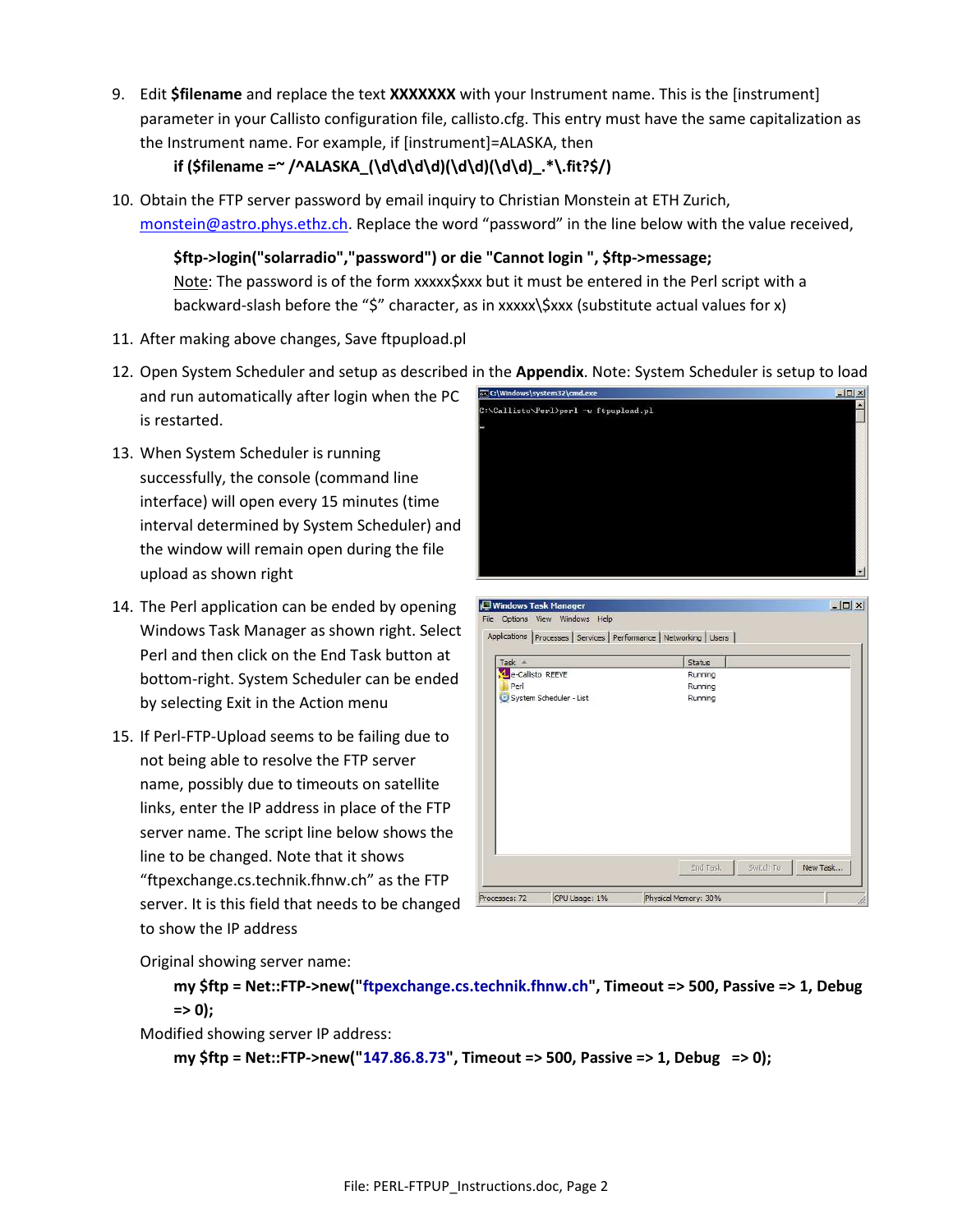- 16. For testing purposes, the Perl script may be manually started in a console window (command line interface) by typing *perl -w ftpupload.pl* or double clicking the batch file *do.bat*. See Troubleshooting section if you have problems.
- 17. After testing is completed, the console (command line interface) window can be hidden so that it does not "grab" the screen focus whenever System Scheduler runs the upload script.
	- a. With the System Scheduler window open, select View menu and check Event Information.
	- b. Right-click the Event that is to be hidden. Select Edit.
	- c. On the Event tab, select Hidden in the State drop-down list at the bottom (default state is Normal).
	- d. On the Event window select Action menu – Save and then close the window.
	- e. Repeat steps b. through d. for each Event.
	- f. On the Main window select Action menu – Backup Events. Navigate to the desired backup folder for the System Scheduler Events.
	- g. Close System Scheduler.
- 18. Troubleshooting:
	- a. If the do.bat file does not run properly, it is possible the operating system has not yet recognized the Perl installation. Open the do.bat file in a text editor such as NotePad and revise the string to explicitly call out the path to the Perl executable. The default path is C:\Perl\bin\ as shown below. Your path may be different and you should check it first:

|        | Before: perl -w ftpupload.pl         |
|--------|--------------------------------------|
| After: | C:\Perl\bin\perl.exe -w ftpupload.pl |

| Event<br>Schedule  |                                                          |                  |
|--------------------|----------------------------------------------------------|------------------|
|                    | $\ddot{\mathbf{v}}$<br><b>Event Type Run Application</b> | Event is Enabled |
|                    | Title Callisto FTPUpload Perl Script                     |                  |
|                    | Application C:\CALLISTO\PerlScripts\do.bat               | ₽                |
| Parameters         |                                                          |                  |
| <b>Working Dir</b> |                                                          |                  |
| Sendkeys           |                                                          |                  |
|                    | State Normal                                             |                  |
|                    | Normal<br>Minimized<br>Maximized                         |                  |
|                    | Hidden                                                   |                  |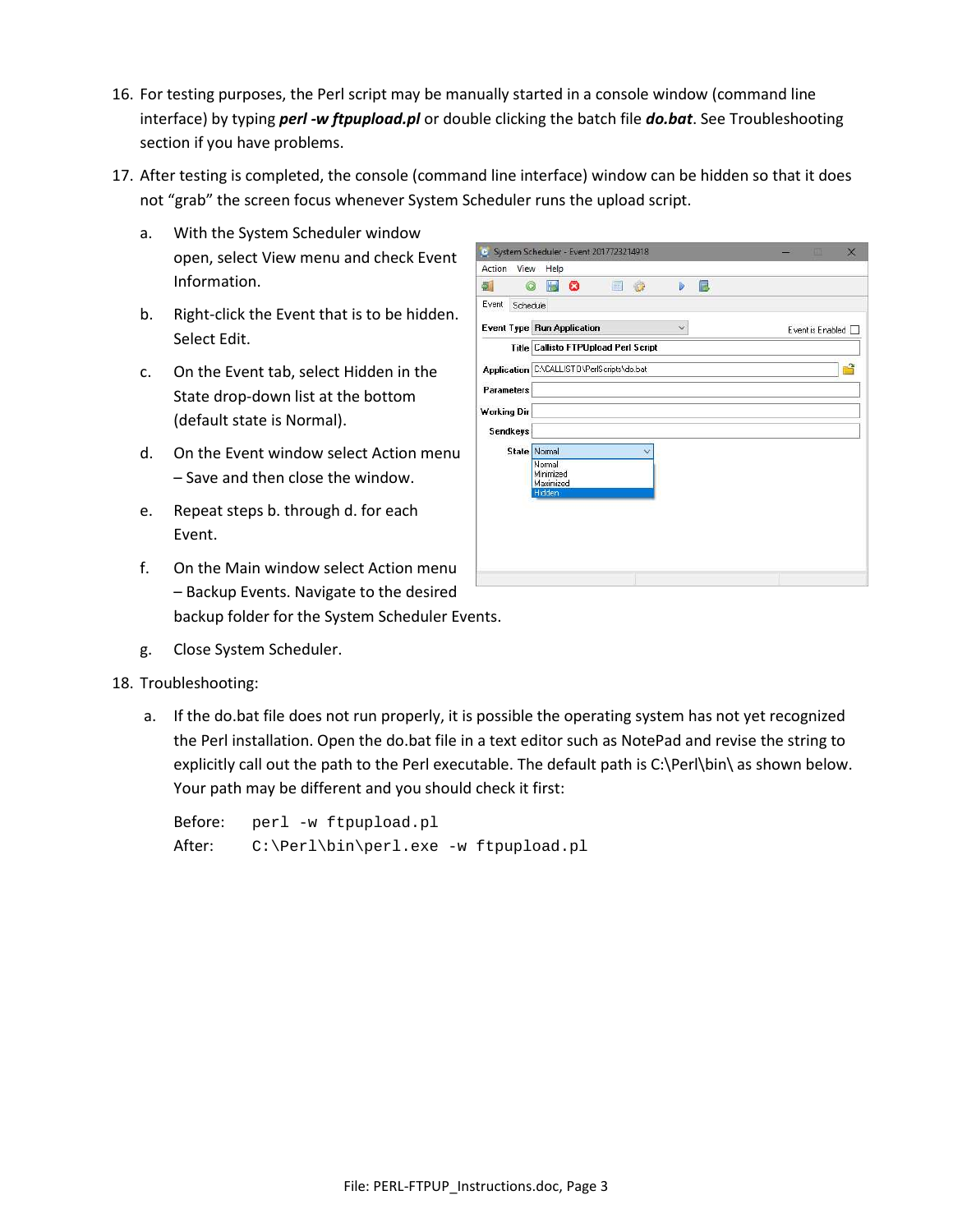## **Appendix**

Open System Scheduler if it is not already running.

Select the **View** menu and click on **Preferences**.

The **Preferences** window will open. The Default settings in the **Event** and **Startup/Logging** tabs do not need to be changed.

Be sure the Startup box **Do NOT start System Scheduler automatically on Login** is NOT checked.

| 塚                      | View Help                                                                                                            |                                                                                                                                                                                                                                                                                                                 |                                 |                                 |
|------------------------|----------------------------------------------------------------------------------------------------------------------|-----------------------------------------------------------------------------------------------------------------------------------------------------------------------------------------------------------------------------------------------------------------------------------------------------------------|---------------------------------|---------------------------------|
|                        | ↓ Event Information                                                                                                  | 扃<br>嘳<br>$-25$                                                                                                                                                                                                                                                                                                 |                                 |                                 |
| All Eve                | System Logfile<br>F <sub>8</sub><br>Event Logfile                                                                    |                                                                                                                                                                                                                                                                                                                 |                                 |                                 |
| Event<br>$\sqrt{A}$ pr |                                                                                                                      |                                                                                                                                                                                                                                                                                                                 | Last Run<br>02/16/2017 21:45:00 | Next Run<br>02/16/2017 22:00:00 |
|                        | Refresh List<br>F <sub>5</sub><br>Preferences<br>$Ctr$ $H$                                                           |                                                                                                                                                                                                                                                                                                                 |                                 |                                 |
|                        |                                                                                                                      |                                                                                                                                                                                                                                                                                                                 |                                 |                                 |
|                        | Last Recorded Status: OK. On: 02/16/2017 21:45:00.                                                                   | "Perl Script" is ENABLED, Trigger/Schedule is set to run Every Hour / Selected Minutes. At Every Hour and Every 15 Minutes.                                                                                                                                                                                     |                                 |                                 |
|                        |                                                                                                                      | Find even more great features in System Scheduler PROFESSIONAL: <http: www.splinterware.com=""></http:>                                                                                                                                                                                                         |                                 |                                 |
|                        | Schedule: Every Hour / Selected Minutes                                                                              | Owner: ADMINISTRATOR                                                                                                                                                                                                                                                                                            | 2017216182734.INI               |                                 |
|                        |                                                                                                                      | Events Startup/Logging System Scheduler Professional                                                                                                                                                                                                                                                            |                                 |                                 |
|                        | Startup<br>$\triangleright$ Automatic restart on unexpected error<br>Hotkey to launch System Scheduler GUI □ Ctrl    | Do NOT start System Scheduler automatically on logon<br>6 System Scheduler runs for ALL users of this computer<br>C System Scheduler runs for current user only<br>Hide Tray-Icon (System Scheduler will still be running)<br>□ Use Admin credentials if available (Windows Vista & Higher - UAC prompt)<br>Alt |                                 | Use this Tray-Icon              |
|                        | Hotkey to create new Event                                                                                           | Alt<br>Ctrl                                                                                                                                                                                                                                                                                                     |                                 |                                 |
|                        | Logging<br>I Log all events to this logfile<br>$\nabla$ Create individual event logfiles<br>Do not log advanced info | C:\Tools\SystemScheduler\LogFile.TXT<br>Max size for logfile $(K)$ 64                                                                                                                                                                                                                                           | $\infty$                        | $\overline{a}$                  |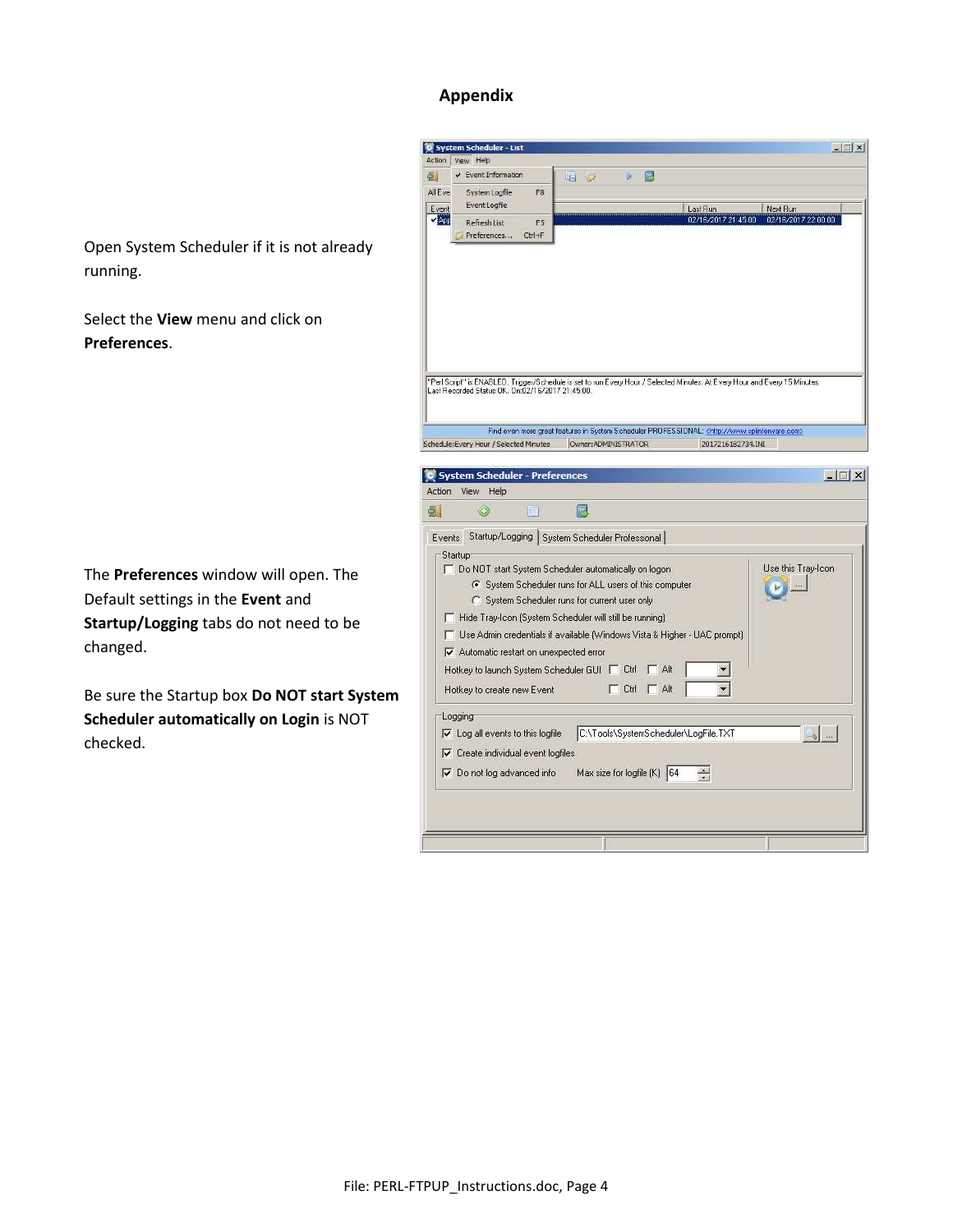

Select **Action** menu and click **New Event...**

An **Event** setup window will open.

In the **Event** tab, select **Run Application** in the **Event Type** dropdown window.

Enter a title such as **Callisto Perl Script** in the **Title** field.

Click on the **Browse** button to the right of the **Application** field. Browse to the **do.bat** file in the folder setup previously (example, C:\Callisto\Perl) and select it.

Enable the Event by checking the **Event is Enabled** box in the upper-right corner.

|                     | C System Scheduler - Event 2017216182734 | $\Box$              |
|---------------------|------------------------------------------|---------------------|
| Action<br>View Help |                                          |                     |
| ۵<br>圖              | E<br>G<br>$\Box$ $\Box$<br>區<br>Þ        |                     |
| Event<br>Schedule   |                                          |                     |
|                     | <b>Event Type Run Application</b>        | Event is Enabled IV |
|                     | <b>Title Perl Script</b>                 |                     |
|                     | Application C:\Callisto\Perl\do.bat      |                     |
| Parameters          |                                          |                     |
| <b>Working Dir</b>  |                                          |                     |
| <b>Sendkeys</b>     |                                          |                     |
|                     | State Normal                             |                     |
|                     |                                          |                     |
|                     |                                          |                     |
|                     |                                          |                     |
|                     |                                          |                     |
|                     |                                          |                     |
|                     |                                          |                     |
|                     |                                          |                     |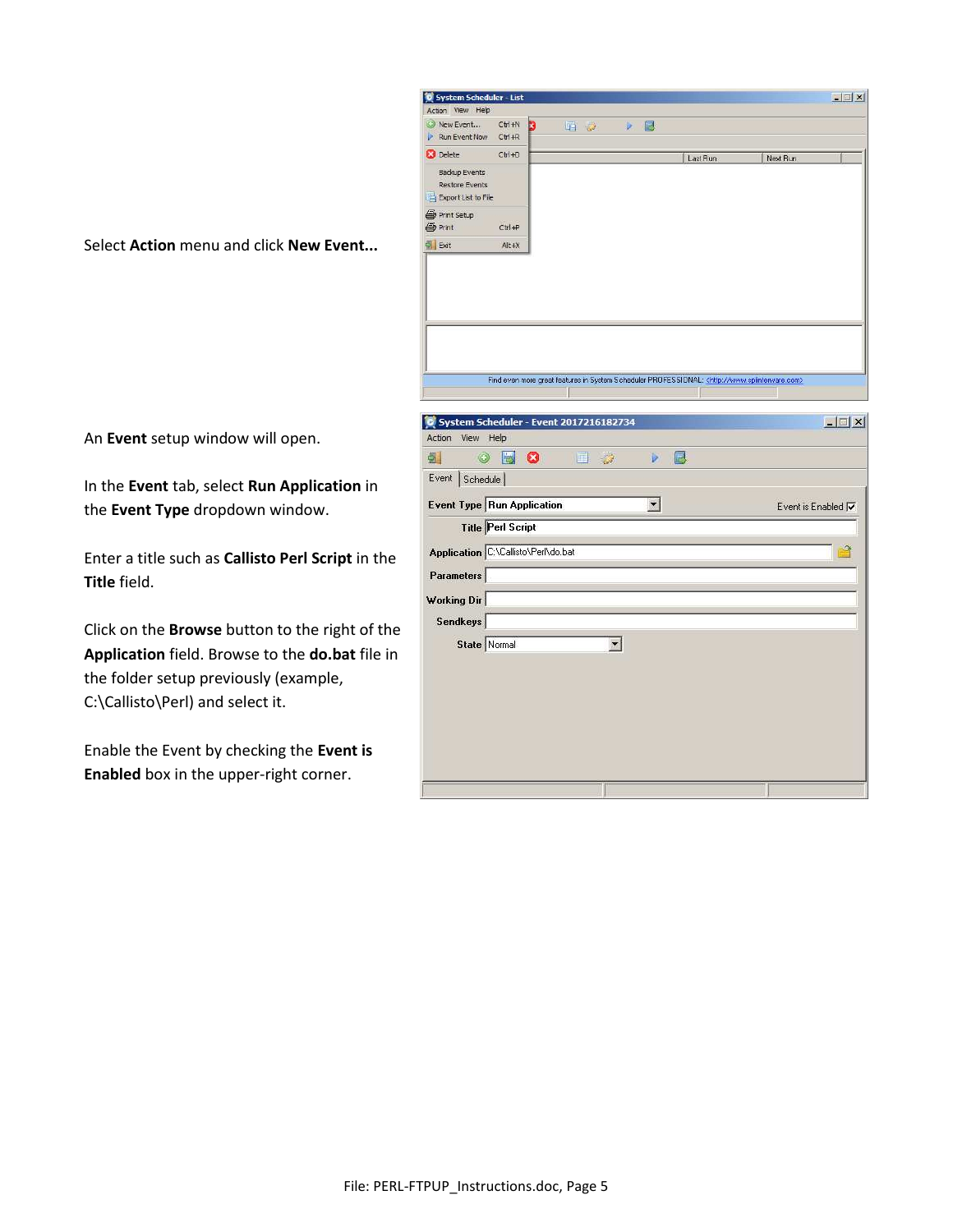Select the **Schedule** tab. In the **Schedule Type** dropdown menu, select **Every Hour / Selected Minutes**.

Four dropdown fields will appear below. Select **Every Hour** and **Every 15 Minutes** as shown right. The **Hours** field will be blank and the **Minutes** field will show the default values **00,15,30,45**. Edit/change the minutes to 01,16,31,46 to avoid upload as the files are being written. Other values may be used to suit specific site requirements but avoid using the default values.

To save the event and exit to the main window, select **Save and Exit** in the **Action** menu or press function key **F4**.

|                                                            |                |                          |                                                                                                          | $\Box$             |
|------------------------------------------------------------|----------------|--------------------------|----------------------------------------------------------------------------------------------------------|--------------------|
| Action<br>View<br>Help<br>۵<br>녧                           | B<br>Ø         | 圓<br>G                   | B<br>Þ                                                                                                   |                    |
| Schedule<br>Event                                          |                |                          |                                                                                                          |                    |
| Schedule Type: Every Hour / Selected Minutes               |                |                          | 회                                                                                                        |                    |
|                                                            |                |                          |                                                                                                          |                    |
|                                                            |                |                          |                                                                                                          |                    |
|                                                            |                |                          |                                                                                                          |                    |
|                                                            |                |                          |                                                                                                          |                    |
|                                                            |                |                          |                                                                                                          |                    |
|                                                            |                |                          |                                                                                                          |                    |
|                                                            |                |                          | Choose hours from drop down list, or enter specific hours separated by commas                            |                    |
| Every Hour                                                 |                | $\mathbf{r}$<br>Hours    |                                                                                                          | 图                  |
|                                                            |                |                          |                                                                                                          |                    |
|                                                            |                | $\vert$                  | Choose minutes from drop down list, or enter specific minutes separated by commas<br>Minutes 00,15,30,45 |                    |
| Every 15 Minutes                                           |                |                          |                                                                                                          | 12                 |
|                                                            |                |                          |                                                                                                          |                    |
|                                                            |                |                          |                                                                                                          |                    |
|                                                            |                |                          |                                                                                                          |                    |
|                                                            |                |                          |                                                                                                          |                    |
| System Scheduler - Event                                   |                |                          |                                                                                                          | $\Box$             |
| Action View Help                                           |                |                          |                                                                                                          |                    |
|                                                            |                | 眉<br>$\mathbb{S}$        | 區<br>Þ                                                                                                   |                    |
|                                                            | $Ctr1+N$       |                          |                                                                                                          |                    |
| Run Event Now                                              | $CtrI + R$     |                          |                                                                                                          |                    |
| Save:                                                      | F <sub>3</sub> |                          |                                                                                                          |                    |
| Save and Exit                                              | m<br>F4        |                          | $\mathbf{r}$                                                                                             |                    |
| Delete                                                     | $Ctrl + D$     |                          |                                                                                                          |                    |
|                                                            | $Alt+X$        | pupload.pl               |                                                                                                          |                    |
|                                                            |                |                          |                                                                                                          |                    |
|                                                            |                |                          |                                                                                                          |                    |
|                                                            |                |                          |                                                                                                          |                    |
| Sendkeys                                                   |                |                          |                                                                                                          |                    |
| State Normal                                               |                | $\vert \mathbf{r} \vert$ |                                                                                                          |                    |
| New Event<br>Þ<br>Exit<br><b>Parameters</b><br>Working Dir |                |                          |                                                                                                          |                    |
|                                                            |                |                          |                                                                                                          |                    |
|                                                            |                |                          |                                                                                                          |                    |
|                                                            |                |                          |                                                                                                          |                    |
|                                                            |                |                          |                                                                                                          | Event is Enabled V |
|                                                            |                |                          |                                                                                                          |                    |
|                                                            |                |                          |                                                                                                          |                    |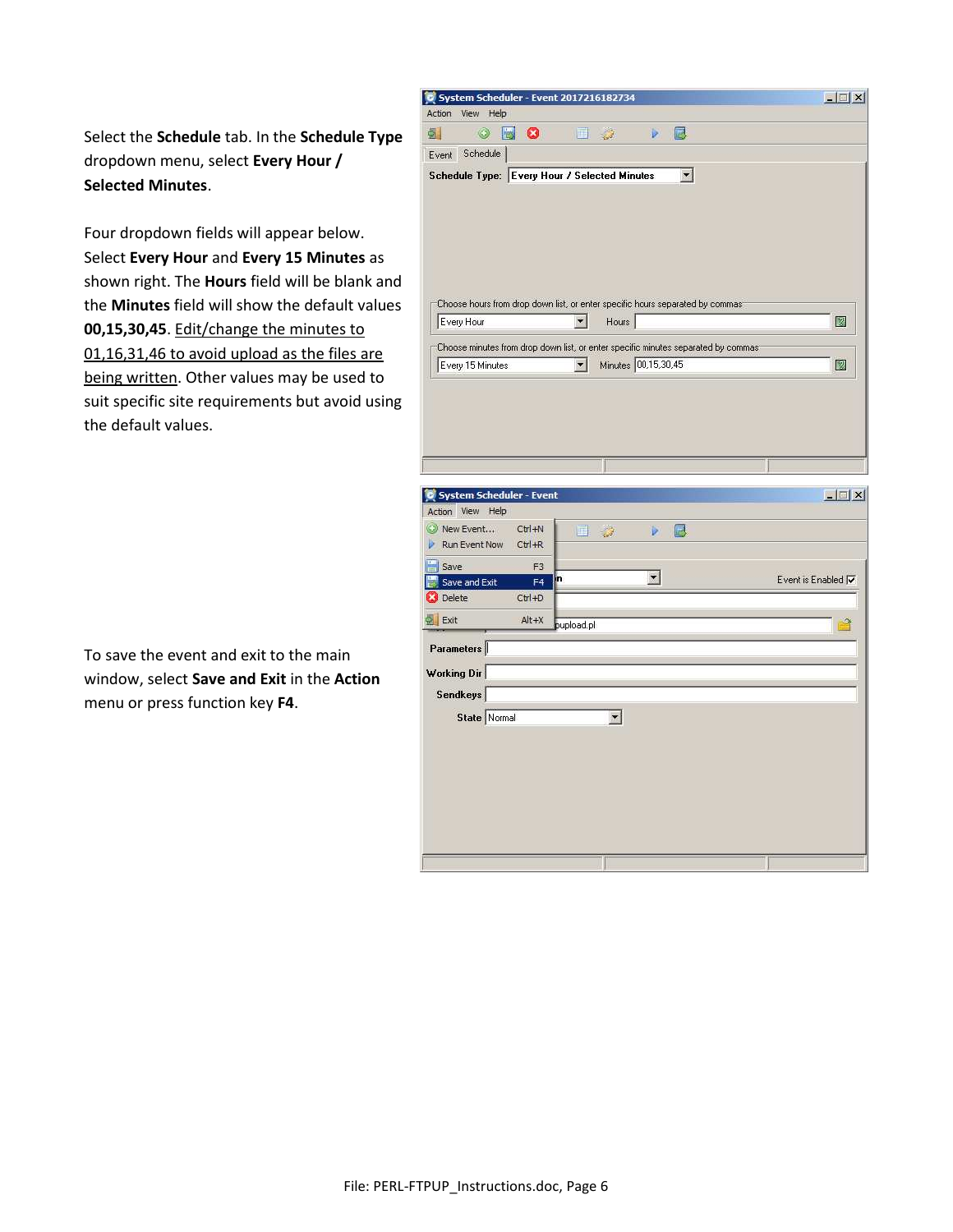

After the settings are saved, the System Scheduler main window will change to show the scheduled event with the status shown near the bottom. At this point, the schedule is running and will upload the FITS files every 15 minutes.